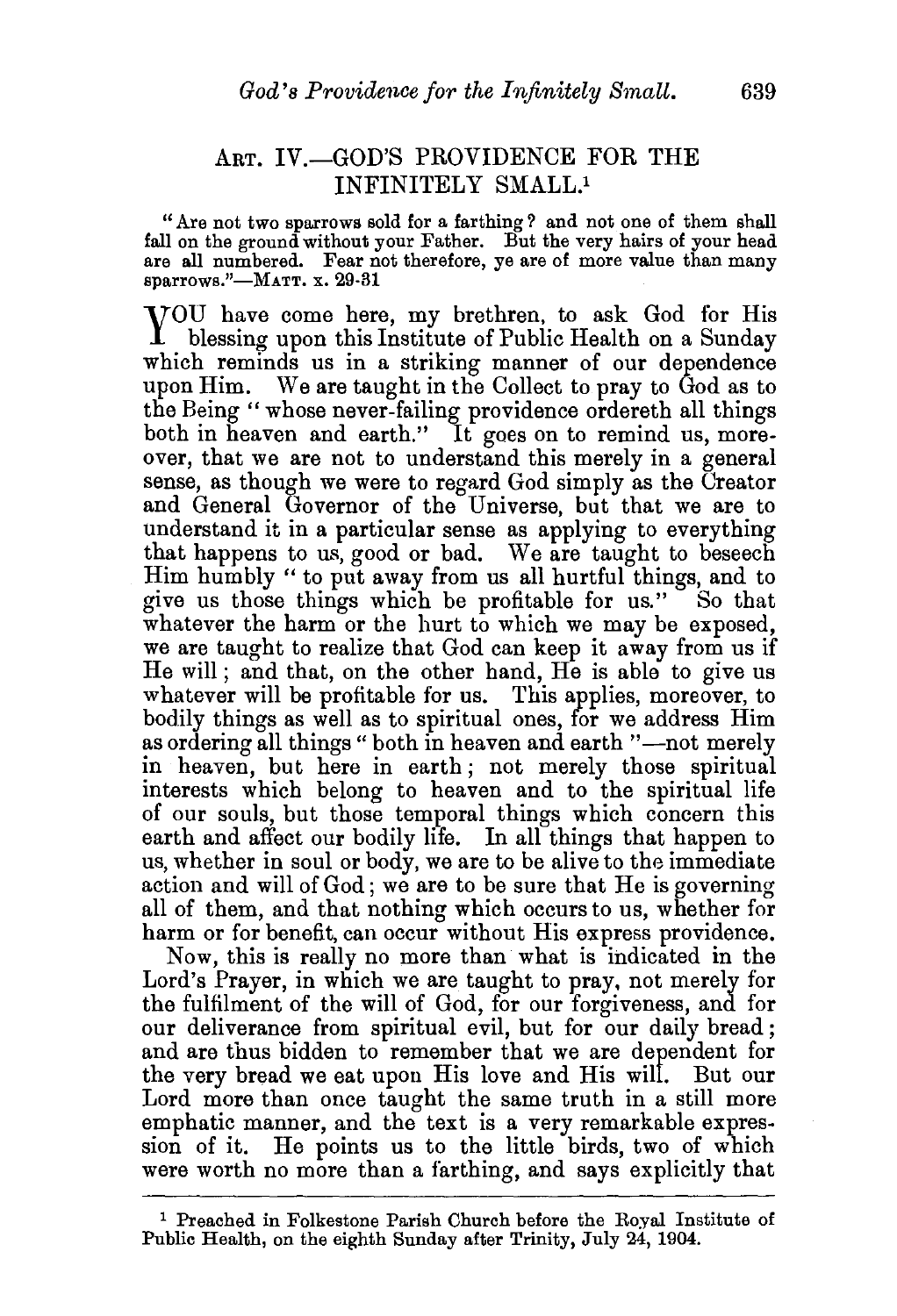not one of them shall fall to the ground without our Father. "Fear not, therefore," He said; "ye are of more value than many sparrows." But He adds a still more remarkable statement :<br>that "the very hairs of your head are all numbered." He that "the very hairs of your head are all numbered." could not have used an expression which would assert more strongly that even the slightest and most insignificant parts of our frame, the most trivial accidents which happen to us, are all under the control and providence of our Father in heaven. This statement is the most absolute contradiction This statement is the most absolute contradiction to a feeling which men have often had, that God must be too great to attend to the trivial interests of small creatures like Such a feeling, indeed, is so natural as to find expression by one of the psalmists, who exclaims: "When I consider Thy heavens, the work of Thy fingers, the moon and the stars which Thou hast ordained, what is man that Thou art mindful of him, and the son of man that Thou visitest him?" But our Lord declares that the mindfulness of God, and the visiting band of God, extend not merely to the sons of men individually, but to the smallest accidents which can happen to them. There is another feeling, which has been very prevalent in our time, to which our Lord's words give a similarly direct contradiction. We have learned so much of the fixed character of the laws of Nature that many men have been disposed to think and to teach that all that happens in the world is the consequence of mere general laws, and that there is no room for the interposition of a special will in the course of Nature, even if it be the will of God. But when our Lord says that not a sparrow falls to the ground without our Father-that is, without His immediate concurrence and action-He teaches us in the most positive manner that the most common occurrences of Nature are dependent on His personal will. Neither our insignificance, nor the fact of our being subject to certain general laws, alike in our bodies and in our souls, must be allowed to obscure to us the great truth of the continual action of God's providence in every detail of life. We must be alive to Him, we must see His band, we must recognise His personal will, in the fall of a sparrow or in the slightest accident of our own lives. We must not be content merely to look to laws of Nature: we must look to Him.

Now, if anyone should be disposed to think that there is some exaggeration of expression in these statements respecting the sparrow that falls to the ground and the numbering of the hairs of our head, if anyone should find it difficult to realize that such slight and insignificant things as these receive the Immediate care of God, he may find some assistance if he will take into consideration the undoubted facts, the remarkable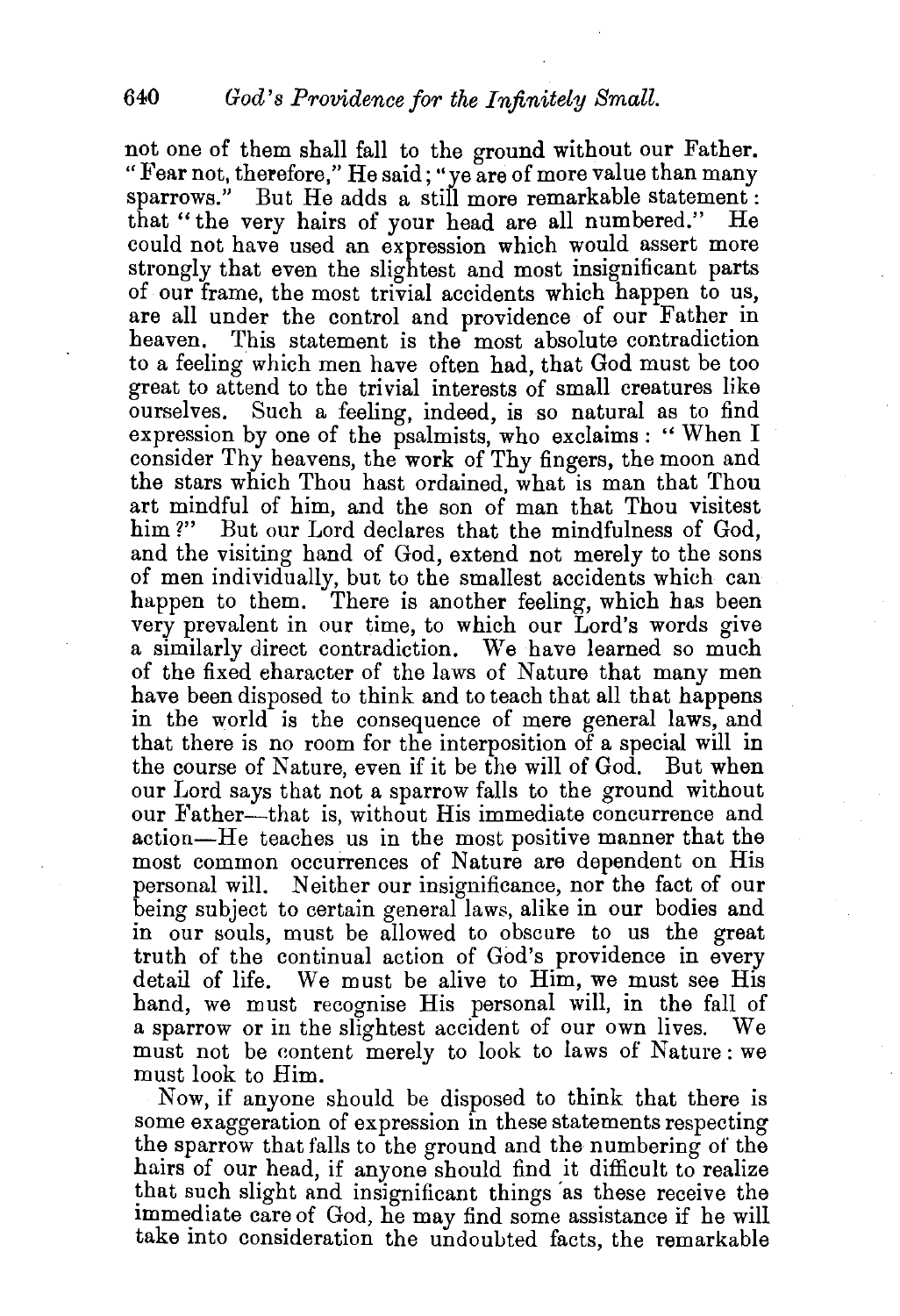and momentous discoveries which have given occasion for the establishment of such an organization as this Institute, and which are engaging its attention at this moment. You are occupied with the operation on the human frame of the very smallest organisms known even to microscopical investigation. Take as an example the disease scientifically called tuberculosis, of which one of the most common forms is the too familiar malady of consumption. What has been the central point from which all such discussions start? It is the fact, which has been discovered within the last few years, that this terrible disease, which has been and still is destructive to such vast numbers of the human race, is all due to a little creature, so small as to be quite invisible to the naked eye, and only to be discerned by powerful microscopes. Almost incalculable numbers of these little creatures may be present in the space of a postage stamp or of a teaspoon. Yet they have their direct organization and constitution; and there are different kinds of them, each of which may be the cause of a distinct disease. One kind of these little creatures, or *bacilli,* as they are called, will produce the disease of consumption, another kind of them will produce malaria or other specific fevers, and so on. It is upon these infinitely small creatures, and not upon things which we are disposed to consider great, not upon things which we see with our eyes and which impress us by their magnitude, that the health of mankind depends. Sometimes, in former days, whole countries were desolated, and a large proportion of their inhabitants swept away, by a plague or a fever. And what was the cause of this terrible destruction? We now know that it was simply to the action of these infinitelv little creatures that such tremendous results were due. Our bodies themselves, in fact, are built up out of indescribably little atoms; and all the great things we see in the world-the trees, the mountains, the sea, the very heaven itself with its light and warmth and electricity-are made up of these infinitely little things. It is upon the structure of the little things, of the very smallest things we can imagine, that the welfare and the very existence of the greatest things depends. In fact, it is by the marvellous wisdom of God in creating and maintaining these infinitely small things that the great things have been created; and if we wish to see and to realize His creative and sustaining work in its origin and its application, we must look at the very smallest and slightest of all His creatures. It may indeed be said that if He did not attend to the very smallest things, there would be no great things for His providence to attend to.

The science of the present day has taught us, therefore, that we could not make a greater mistake than to suppose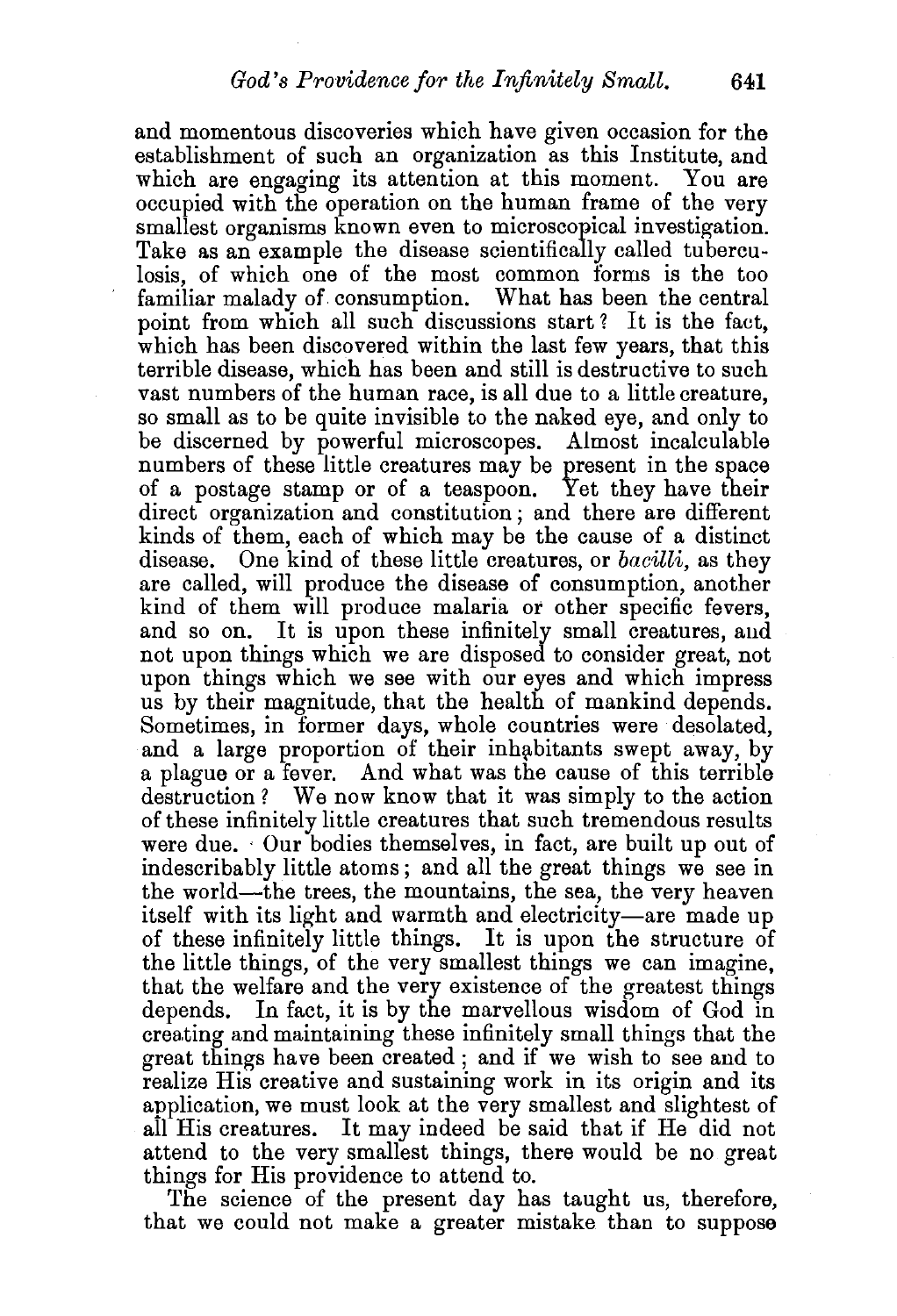that because things are little they are not governed by the providence of God. But many people, perhaps, will feel more difficulty with respect to the other consideration I mentioned to you-namely, that, as we know that all things are governed by general laws, it is not reasonable to suppose that God interferes, as the Collect teaches us, in the details of our lives, putting away hurtful things from us and giving us things which are profitable to us. But it seems a sufficient answer to this difficulty to remember that we ourselves, with our own feeble wills, are perpetually interposing to put away from one another and from ourselves things which seem hurtful. With our own children, we do not say that they are subject to general laws, and that therefore we cannot keep harm from them or do them good. In spite of all the laws of Nature by which a little child is surrounded, he is dependent to a infinite extent upon the will of his father and mother, and upon their providence for him. But if our little wills can play this momentous part in Nature, is it reasonable to doubt that the will of God can do so to an infinitely greater extent? The simple truth seems to be that the laws of Nature show us the ways and the methods by which the will of God acts, but they do not show us what that will is; and He, by His infinite power, wisdom, and goodness, is able to guide and direct the action of those laws of Nature, so as to carry out His will in any particular which He may determine. Take, for instance, the journey of St. Paul to Rome, which had such momentous consequences. The vessel in which St. Paul was being conveyed to Italy was caught in a violent tempest, and seemed at the mercy of the natural action of the winds and waves. But, nevertheless, God's particular providence was controlling its course ; St. Paul was able to promise the crew that not a hair of their heads should perish, and they were all brought safe to land.

At the same time there is an important truth to be borne in mind as to the operation of those general laws of Nature, which is of equal consequence with respect to our bodies and to our souls. That truth is that men and women are expected to learn those laws, and to obey them, and to accommodate themselves to them to the best of their powers; and that God does to a large extent, and perhaps for the most part, leave us subject to the action of such laws, only interposing as He may see fit, according to the beautiful old proverb, to "temper the wind to the shorn lamb." Look first of all at God's moral laws. There are certain laws of right and wrong in human conduct laid down, for instance, in the Ten Commandments ; and according as men obey those laws or violate them, they must expect for the most part to suffer the natural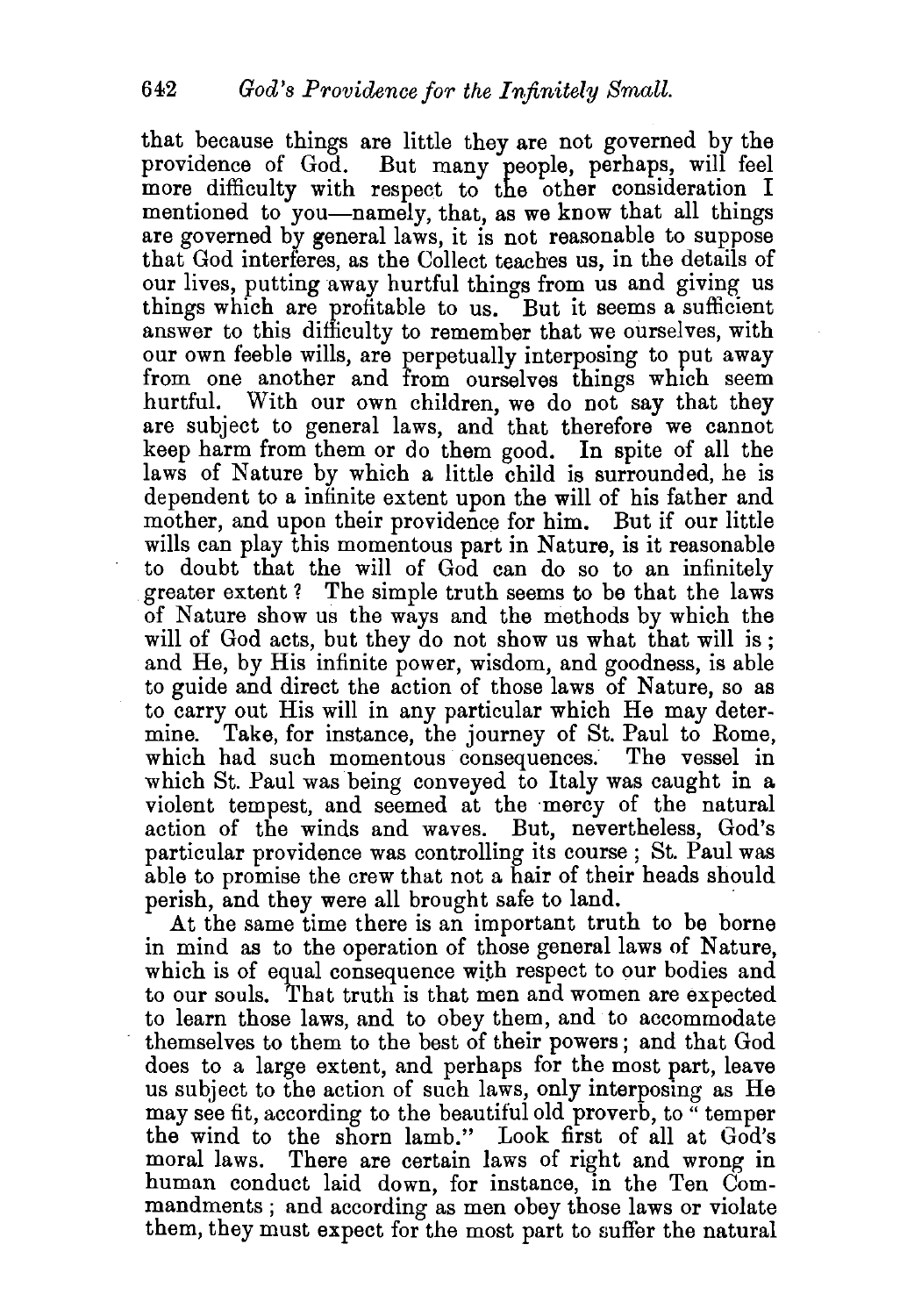consequences. If men and women live in disregard of God, without due respect to their parents, if they indulge in violence, impurity, and dishonesty, they will, in the ordinary course of things, suffer the punishment which, in the system of God's government of the world, are attached to the violation of His moral laws. But at the same time our whole future hope as Christians depends on the assurance, which has been given us by our Lord, that, for His sake, our violations of these laws will not be strictly visited upon us hereafter, that He has made atonement for them, and that if we trust Him, and submit to Him, the terrible consequences which in strict justice are attached to them will be averted from us. Even m this world, what Christian man is there who, in looking back on his own experience, does not thankfully recognise many cases in which, by some merciful guidance of God's providence, the evil which he had deserved by his violation of those laws has been averted from him? I am sure that in proportion to a man's spiritual experience he will realize that again and again the hand of God, perhaps acting through some human, or it may be through some angelic, influence, has interposed to check him in some fatal course, and to warn him of his danger. Many of us must be sensible of similar experiences in our bodily life, when some strange accidentas we deemed it at the time-has suddenly occurred to save our lives or to protect us from some physical disaster; but we are none the less subject in the main, and in ordinary circumstances, to the general operation of physical laws; and if, for instance, we neglect the discoveries which have been laid before us by physicians and biologists as to the means by which consumption and similar diseases are spread, we must expect to suffer the consequences in the continuance of those diseases, and in the ravages which they commit among us. It is, in fact, only by the maintenance of these general laws in strict and, as it may often seem, in stern operation, that they become known to us. It is by their regular enforcement, often in apparent disregard of the consequences to individuals, that God reveals them to us, and thus enables us to adopt the preventive measures by which their terrible consequences are averted. Those general laws, which seem sometimes so merciless, are thus, in His merciful and marvellous wisdom, made to avert their own natural operation, and to open the eyes of men to the means of protecting themselves and their fellows from the physical evils to which they are liable. There is no more gracious way in which His providence puts away from us hurtful things than by that physical order of Nature which enables us by the exercise of our own will to put them away from ourselves. An Institute